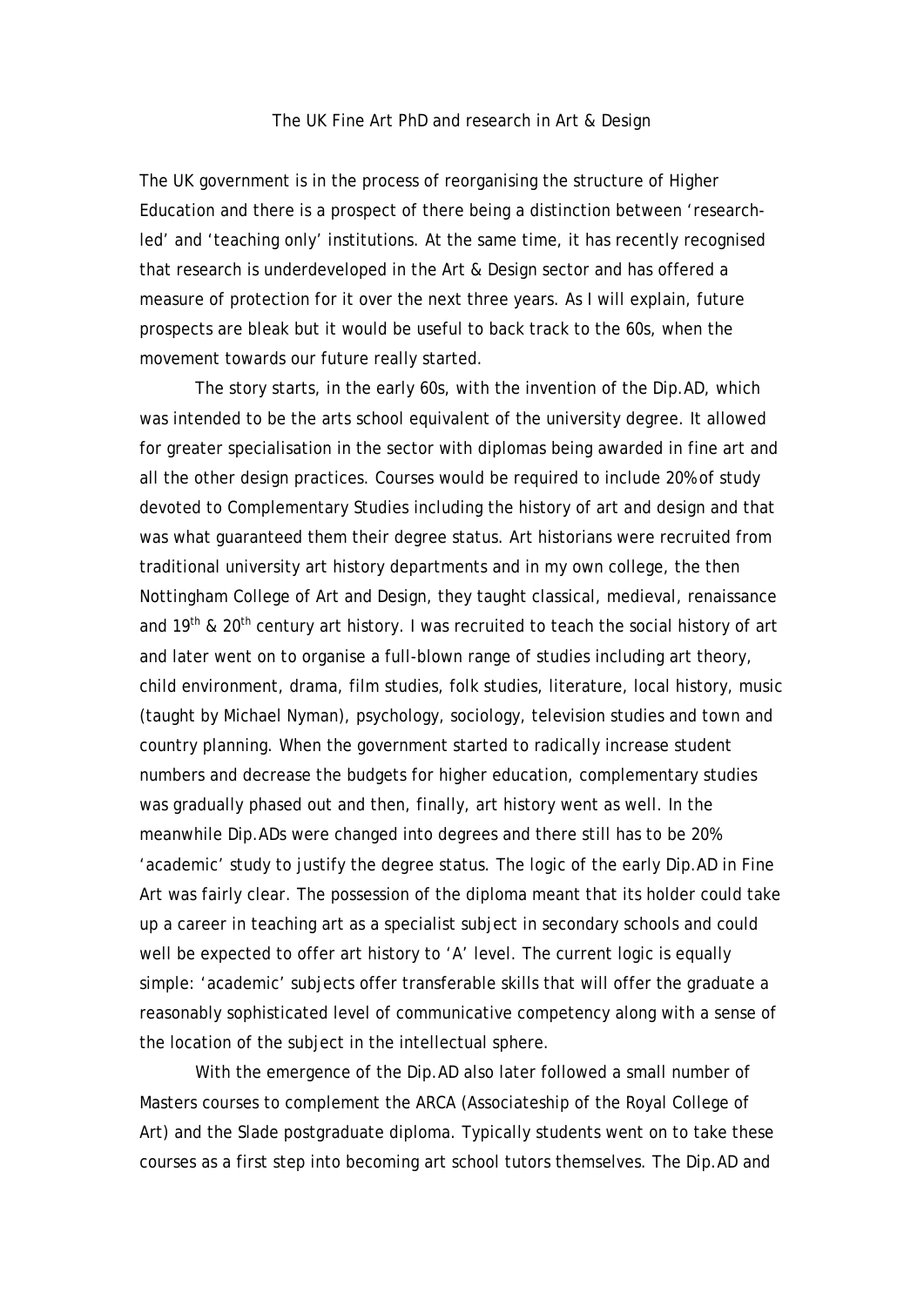later the BA (Hons) were generally regarded as a satisfactory terminal qualification for graduates wanting to become professional artists and designers, though it was generally recognised that both the Royal College of Art and the Slade offered networking facilities that could fast-track success. The London colleges offered a special cachet as well. In the 90's, art schools having merged into polytechnics and the polytechnics becoming universities themselves in 1992, the number of MA courses mushroomed and fine art PhDs began to emerge. The ability to offer a doctorate was seen as offering real university status. Arguments emerged over the nature of fine art PhDs and the arguments are still going on. My university, like the majority of others, does not exempt the fine art PhD from writing a dissertation but recognising the importance of 'practice' to the fine artist allows a reduction of the length requirement from 80,000 to 40,000 words. Mercifully it does not define the necessary content of the thesis except to say:

"The PhD shall be awarded to … a candidate who, having produced published work, artefact or performance that is accompanied by a written commentary placing it within its academic context resulting in an independent and original contribution to knowledge has presented and defended a thesis by oral examination to the satisfaction of the examiners. $11$  $11$ 

Mercifully again, the university is fairly flexible over who can be accepted as examiners and does not necessarily expect them to have PhDs themselves. The logic of the situation is fairly straightforward. Candidates presenting themselves for PhDs are not being rewarded for their work as artists but as artists aspiring to become academics. Some people argue that asking for a thesis is an unjustifiable demand or that it is not fair, being a so-called 'double-whammy' as artists don't have to be experts at written communication to function effectively as artists. I do believe, however, that, certainly in the UK, this view is misguided.

 Chemistry graduates do not have to obtain PhDs to become practicing chemists; they have to obtain PhDs to become research chemists, either in industry or university. History graduates do not have to obtain PhDs to become historians though in universities the PhD is the measurable level of attainment for a graduate to teach the subject; the same is true for all of the other 'academic' subjects. The PhD is simply a requirement for getting a job in a university.

 There is a double reason for the emergence of PhDs in fine art. First, the changes brought about by the decline of modernism and the current role of

-

<span id="page-1-0"></span><sup>1</sup> <http://www.ntu.ac.uk/registry/publications/unihandbook/section4.pdf>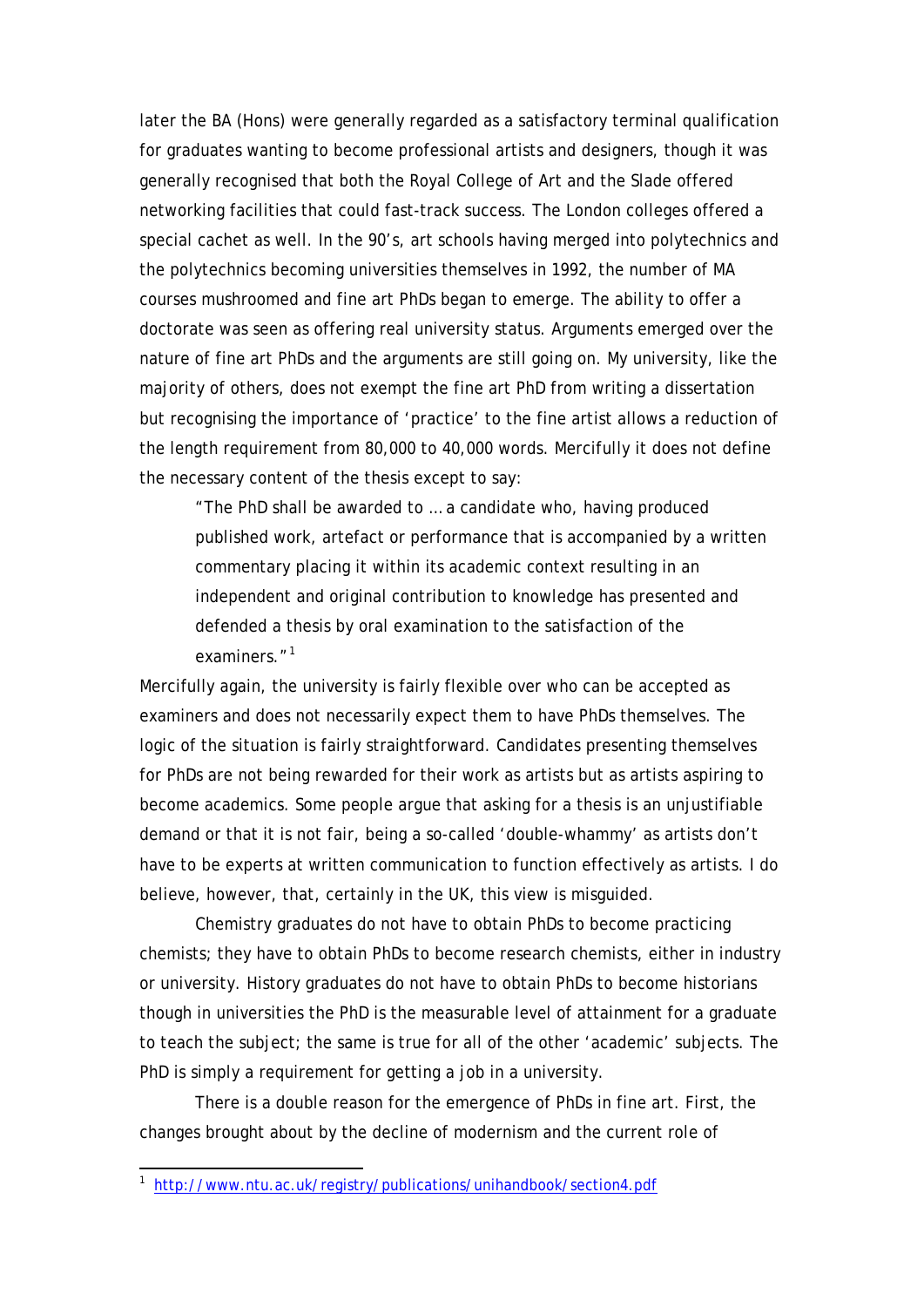'theory' in fine art practices. From 1968, few artists in education could afford to be naïve in relation to ideology. Herbert Marcuse believed that students and women could become the prime movers in social change because of their alienation from the dominant economic structures. Radicalism emerged as a deep requirement of interesting artistic practice and as ideology has to be articulated verbally to become recognised. Grunt practice garnered no respect. More recently, post modern irony is not obviously recognisable from the object itself. If, as Arthur Danto argued, Warhol's *Brillo Box* represented the philosophical end of art, it took Danto himself to point that out. Whether an image is a Baudrillardian *simulacrum* or an ironised reflection of its effect again is not obvious. One of my photography students caused an uproar by exhibiting visual bites of pornographic images along with decontextualised quotes from an antipornographic feminist writer. He fiercely argued that his work was *about* pornography but his fellow students would not let him off without a debate. In this context, prospective fine art tutors need to develop some sophistication over the debates that surround practice. The second reason is less healthy.

 The bureaucratisation process has led to a situation where artists have to explain themselves in order to gain institutional funding. The emergence of the Arts and Humanities Research Board in the UK means that in order to gain grants they have to demonstrate that they are engaged in "research" and this is defined in the following way:

## **How does the Board define research?**

11. The Board's definition of research is primarily concerned with the definition of research processes, rather than outcomes. This definition is built around three key features and your application must fully address all of these in order to be considered eligible for support:

- it must define a series of *research questions* or problems that will be addressed in the course of the research. It must also define its objectives in terms of seeking to enhance knowledge and understanding relating to the questions or problems to be addressed
- it must specify a *research context* for the questions or problems to be addressed. You must specify why it is important that these particular questions or problems should be addressed; what other research is being or has been conducted in this area; and what particular contribution this particular project will make to the advancement of creativity, insights, knowledge and understanding in this area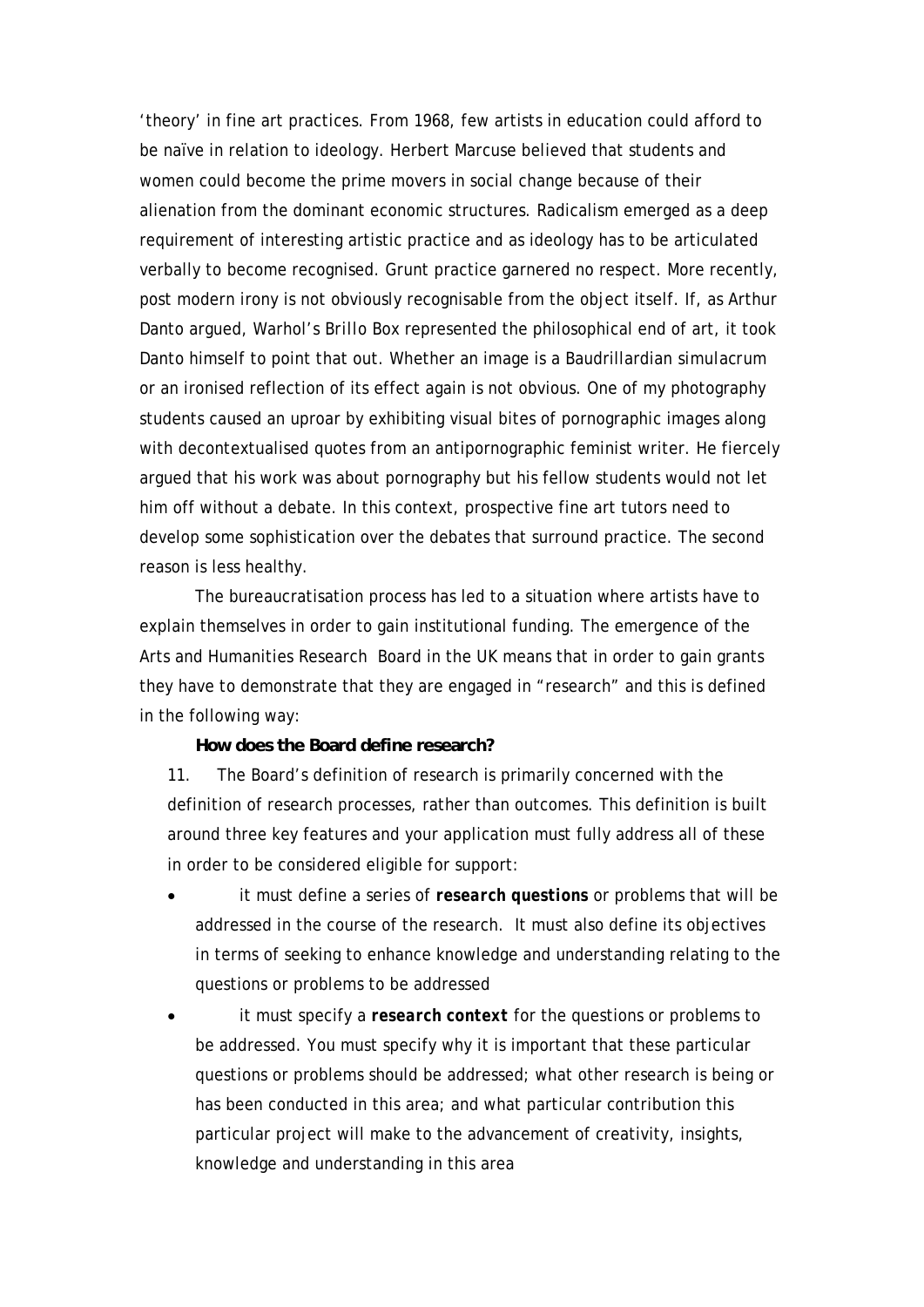• it must specify the *research methods* for addressing and answering the research questions or problems. You must state how, in the course of the research project, you will seek to answer the questions, or advance available knowledge and understanding of the problems. You should also explain the rationale for your chosen research methods and why you think they provide the most appropriate means by which to answer the research questions.

12. This definition of research provides a distinction between research and practice *per se*. Creative output can be produced, or practice undertaken, as an integral part of a research process as defined above. *Equally, creativity or practice may involve no such process at all, in which case they would be ineligible for funding from the Board. [My emphasis]* 

13. The Board's primary concern is to ensure that the research it funds will address clearly-articulated research questions or problems, set in a clear research context, and using appropriate research methods. The precise nature of the outcomes of the research may vary considerably, and may include, for example, performances, films or broadcasts; exhibitions; monographs, editions or articles; or electronic data, including sound or images. Teaching materials

may also be an appropriate outcome from a research project as defined above.<sup>[2](#page-3-0)</sup> This paragraph must be read in the context of understanding that the paradigms for understanding research are drawn from the humanities and that no applications that do not apply the paradigms will, in the face of fierce competition, be successful. There's no money for practitioners and only money for academics. While money is available to enable history academics to practice as historians and, through a different Research Board, chemistry academics to practice as chemists, there is no money available for fine art academics to practice as fine artists.

 Ironically, the government's Research Assessment Exercise has allowed greater freedoms to artists in academia to practice as artists because their work is peer-reviewed by fellow artists and the intrusion of alien academics has been fiercely resisted. The RAE helpfully declared:

The definition of research which applies in the exercise is: 'Research' for the purpose of the RAE is to be understood as original investigation undertaken in order to gain knowledge and understanding. It includes work of direct relevance to the needs of commerce and industry, as well as to the public and voluntary sectors; scholarship\*; *the invention* 

-

<span id="page-3-0"></span><sup>&</sup>lt;sup>2</sup> http://www.ahrb.ac.uk/ahrb/website/images/4\_91249.doc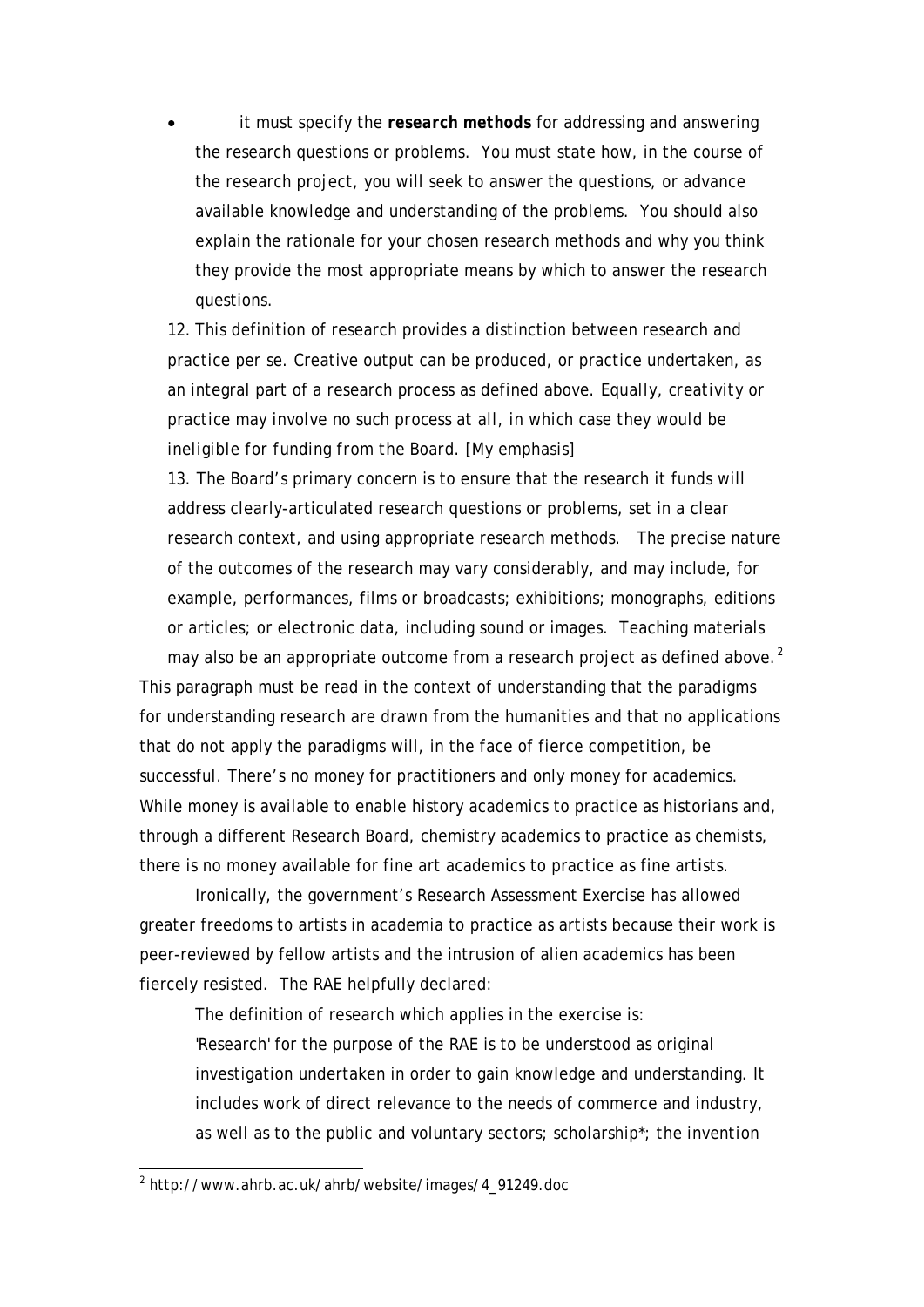*and generation of ideas, images, performances and artefacts including design, where these lead to new or substantially improved insights [my emphasis]*; and the use of existing knowledge in experimental development to produce new or substantially improved materials, devices, products and processes, including design and construction. It excludes routine testing and analysis of materials, components and processes, e.g. for the maintenance of national standards, as distinct from the development of new analytical techniques. It also excludes the development of teaching materials that do not embody original research.[3](#page-4-0)

Artists were invited to write a 300 word description of their work where its "research imperative" was not clear and a browse through the Art and Design returns<sup>[4](#page-4-1)</sup> reveals the degree of variety that was possible.

 Having reported the good news, the majority of Art & Design having scored fundable 3a's which means a significant and usable income, now is the time to report the bad. A combination of the government's White Paper on Higher Education<sup>[5](#page-4-2)</sup>, the Roberts Report "review of Research Assessment"<sup>[6](#page-4-3)</sup> and the Higher Education Funding Council's report "Improving standards in postgraduate research degree programmes"<sup>[7](#page-4-4)</sup> would result, if implemented, in a dire setback to the UK fine art PhD and research in Art & Design.

 If the government gets its way there will be a distinction between 'research led' and 'teaching' universities. The post 1992 universities, the old polytechnics that included art schools, are destined to become 'teaching only' universities. No HEFC money would be made available to allow staff to actively engage in research; all they need to do is to engage in 'scholarship', ie. keep up with what other people are doing. The Roberts Report will require PhD supervisors to be active researchers and to gain quality approval there must be "a minimum standard for critical mass of at least five research active staff or post-doctoral researchers and ten research students." But, of course, if fine art staff are not allowed to become active researchers there is no way in which they will allowed to supervise PhD students. While the small minority of institutions that scored a minimum of 5 in the

-

<span id="page-4-0"></span><sup>3</sup> <http://www.hero.ac.uk/rae/PanGuide/Guide/guideann.htm> 4

<span id="page-4-1"></span>[http://www.hero.ac.uk/rae/rae\\_dynamic.cfm?myURL=http://195.194.167.103/submissions](http://www.hero.ac.uk/rae/rae_dynamic.cfm?myURL=http://195.194.167.103/submissions/Inst.asp?UoA=64) [/Inst.asp?UoA=64](http://www.hero.ac.uk/rae/rae_dynamic.cfm?myURL=http://195.194.167.103/submissions/Inst.asp?UoA=64)

<sup>5</sup> <http://www.dfes.gov.uk/highereducation/hestrategy/foreword.shtml>

<span id="page-4-3"></span><span id="page-4-2"></span><sup>6</sup> <http://www.ra-review.ac.uk/reports/roberts.asp>

<span id="page-4-4"></span><sup>7</sup> [http://www.hefce.ac.uk/Pubs/hefce/2003/03\\_23.htm](http://www.hefce.ac.uk/Pubs/hefce/2003/03_23.htm)